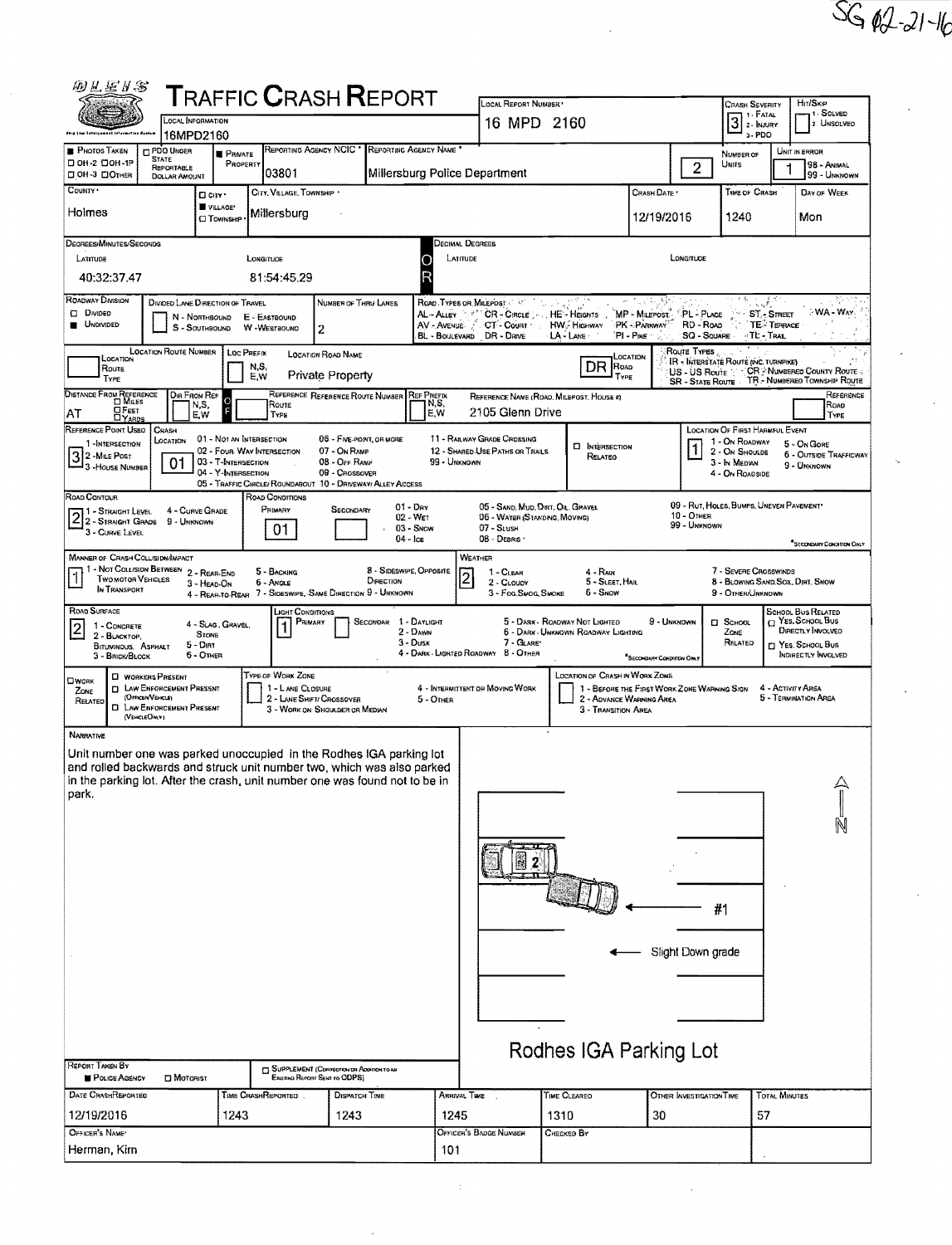|                                                                     |                                                                                                                                       | UNIT                                                                                                                                                                                                                                                                                  |                                                                                |                                                                                                                                                                            |    |                                                                                                                                                                                                                                                                                                                                                                                                                                       |                                  |                                                                                                                                                                                                                                                                                                                     |                                                       | LOCAL REPORT NUMBER                                                                                                                                                                |                                                                                                                                                            |                                                                                                                                                         |                                                                                                                                                                                                                                                                           |    |
|---------------------------------------------------------------------|---------------------------------------------------------------------------------------------------------------------------------------|---------------------------------------------------------------------------------------------------------------------------------------------------------------------------------------------------------------------------------------------------------------------------------------|--------------------------------------------------------------------------------|----------------------------------------------------------------------------------------------------------------------------------------------------------------------------|----|---------------------------------------------------------------------------------------------------------------------------------------------------------------------------------------------------------------------------------------------------------------------------------------------------------------------------------------------------------------------------------------------------------------------------------------|----------------------------------|---------------------------------------------------------------------------------------------------------------------------------------------------------------------------------------------------------------------------------------------------------------------------------------------------------------------|-------------------------------------------------------|------------------------------------------------------------------------------------------------------------------------------------------------------------------------------------|------------------------------------------------------------------------------------------------------------------------------------------------------------|---------------------------------------------------------------------------------------------------------------------------------------------------------|---------------------------------------------------------------------------------------------------------------------------------------------------------------------------------------------------------------------------------------------------------------------------|----|
|                                                                     |                                                                                                                                       |                                                                                                                                                                                                                                                                                       |                                                                                |                                                                                                                                                                            |    |                                                                                                                                                                                                                                                                                                                                                                                                                                       |                                  |                                                                                                                                                                                                                                                                                                                     |                                                       |                                                                                                                                                                                    | 16 MPD 2160                                                                                                                                                |                                                                                                                                                         |                                                                                                                                                                                                                                                                           |    |
| UNIT NUMBER                                                         |                                                                                                                                       | OWNER NAME: LAST, FIRST, MIDDLE ( C SAME AS DRIVER )                                                                                                                                                                                                                                  |                                                                                |                                                                                                                                                                            |    |                                                                                                                                                                                                                                                                                                                                                                                                                                       |                                  |                                                                                                                                                                                                                                                                                                                     | OWNER PHONE NUMBER                                    |                                                                                                                                                                                    | DAMAGE SCALE                                                                                                                                               |                                                                                                                                                         | DAMAGE AREA<br>FRONT                                                                                                                                                                                                                                                      |    |
| Prestige Exteriors                                                  |                                                                                                                                       |                                                                                                                                                                                                                                                                                       |                                                                                |                                                                                                                                                                            |    |                                                                                                                                                                                                                                                                                                                                                                                                                                       |                                  |                                                                                                                                                                                                                                                                                                                     | 330-231-0624                                          |                                                                                                                                                                                    | $\overline{c}$                                                                                                                                             |                                                                                                                                                         | o                                                                                                                                                                                                                                                                         |    |
|                                                                     | OWNER ADDRESS: CITY, STATE, ZIP                                                                                                       | 5787 TR 265, Millersburg, OH 44654                                                                                                                                                                                                                                                    | SAME AS DRIVER )                                                               |                                                                                                                                                                            |    |                                                                                                                                                                                                                                                                                                                                                                                                                                       |                                  |                                                                                                                                                                                                                                                                                                                     |                                                       |                                                                                                                                                                                    | 1 - None                                                                                                                                                   | ο                                                                                                                                                       |                                                                                                                                                                                                                                                                           |    |
|                                                                     | LP STATE LICENSE PLATE NUMBER                                                                                                         |                                                                                                                                                                                                                                                                                       |                                                                                |                                                                                                                                                                            |    | Vehicle Identification Number                                                                                                                                                                                                                                                                                                                                                                                                         |                                  |                                                                                                                                                                                                                                                                                                                     |                                                       | <b># Occupants</b>                                                                                                                                                                 | 2 - MINOR                                                                                                                                                  |                                                                                                                                                         |                                                                                                                                                                                                                                                                           |    |
| он                                                                  | <b>PIH8439</b>                                                                                                                        |                                                                                                                                                                                                                                                                                       |                                                                                |                                                                                                                                                                            |    | 3C63RRGL1DG564885                                                                                                                                                                                                                                                                                                                                                                                                                     |                                  |                                                                                                                                                                                                                                                                                                                     |                                                       | 0                                                                                                                                                                                  | 3 - FUNCTIONAL                                                                                                                                             | □                                                                                                                                                       | ۵                                                                                                                                                                                                                                                                         |    |
| <b>VEHICLE YEAR</b>                                                 |                                                                                                                                       | <b>VEHICLE MAKE</b>                                                                                                                                                                                                                                                                   |                                                                                |                                                                                                                                                                            |    | <b>VEHICLE MODEL</b>                                                                                                                                                                                                                                                                                                                                                                                                                  |                                  |                                                                                                                                                                                                                                                                                                                     | VEHICLE COLOR                                         |                                                                                                                                                                                    |                                                                                                                                                            |                                                                                                                                                         |                                                                                                                                                                                                                                                                           |    |
| 2013                                                                |                                                                                                                                       | Dodge                                                                                                                                                                                                                                                                                 |                                                                                |                                                                                                                                                                            |    | Ram Pickup                                                                                                                                                                                                                                                                                                                                                                                                                            |                                  |                                                                                                                                                                                                                                                                                                                     | RED                                                   |                                                                                                                                                                                    | 4 - DISABLING                                                                                                                                              |                                                                                                                                                         |                                                                                                                                                                                                                                                                           |    |
| PROOF OF<br>INSURANCE                                               |                                                                                                                                       | <b>INSURANCE COMPANY</b>                                                                                                                                                                                                                                                              |                                                                                |                                                                                                                                                                            |    | POLICY NUMBER                                                                                                                                                                                                                                                                                                                                                                                                                         |                                  | Towed By                                                                                                                                                                                                                                                                                                            |                                                       |                                                                                                                                                                                    | 9 - UNKNOWN                                                                                                                                                |                                                                                                                                                         | α                                                                                                                                                                                                                                                                         | ′□ |
| SHOWN                                                               |                                                                                                                                       | Auto Owners                                                                                                                                                                                                                                                                           |                                                                                |                                                                                                                                                                            |    | 5055077400                                                                                                                                                                                                                                                                                                                                                                                                                            |                                  |                                                                                                                                                                                                                                                                                                                     |                                                       |                                                                                                                                                                                    |                                                                                                                                                            |                                                                                                                                                         | RFA                                                                                                                                                                                                                                                                       |    |
|                                                                     |                                                                                                                                       | CARRIER NAME, ADDRESS, CITY, STATE, ZIP                                                                                                                                                                                                                                               |                                                                                |                                                                                                                                                                            |    |                                                                                                                                                                                                                                                                                                                                                                                                                                       |                                  |                                                                                                                                                                                                                                                                                                                     |                                                       |                                                                                                                                                                                    |                                                                                                                                                            |                                                                                                                                                         | CARRIER PHONE                                                                                                                                                                                                                                                             |    |
| US DOT<br>HM PLACARD ID NO.                                         |                                                                                                                                       | VEHICLE WEIGHT GVWR/GCWR                                                                                                                                                                                                                                                              | 2 - 10,001 το 26,000 K Les<br>3 - MORE THAN 26,000x Las.<br>HAZARODUS MATERIAL | 1 - LESS THAN OR EQUAL TO 10K LBS                                                                                                                                          | 01 | Cargo Body Type<br>01 - No CARGO BODY TYPE/NOT APPLICABL 09 - POLE<br>02 - Bus/Van (9-15 Seats, Inc Driver)<br>03 - Bus (16+ Seats, Inc Driver)<br>04 - VEHICLE TOWING ANOTHER VEHICLE<br>05 - Logging<br>06 - INTERMODAL CONTAINER CHASIS                                                                                                                                                                                            |                                  | 10 - Cargo Tank<br>11 - FLAT BED<br>12 - Dume<br>13 - CONCRETE MIXER<br>14 - AUTO TRANSPORTER                                                                                                                                                                                                                       |                                                       | TRAFFICWAY DESCRIPTION                                                                                                                                                             | 1 - Two-Way, Not Divided<br>2 - Two WAY, NOT DIVIDED, CONTINUOUS LEFT TURN LANE<br>4 - Two-Way, Divided, Positive Median Barrier<br>5 - ONE WAY TRAFFICWAY |                                                                                                                                                         | 3 - Two-WAY, Divideo, UNPROTECTED (PAINTED OR GRASS >4FT.) MEDIA                                                                                                                                                                                                          |    |
|                                                                     | HM CLASS<br><b>NUMBER</b>                                                                                                             | $\Box$ Related                                                                                                                                                                                                                                                                        |                                                                                |                                                                                                                                                                            |    | 07 - CARGO VAN ENCLOSED BOX<br>08 - GRAN, CHPS, GRAVEL                                                                                                                                                                                                                                                                                                                                                                                |                                  | 15 - GARBAGE /REFUSE<br>99 - OTHER/UNKNOWN                                                                                                                                                                                                                                                                          |                                                       | C Hr / SKIP UNIT                                                                                                                                                                   |                                                                                                                                                            |                                                                                                                                                         |                                                                                                                                                                                                                                                                           |    |
|                                                                     | 03 - INTERSECTION OTHER<br>06 - BICYCLE LANE<br>07 - SHOULDER/ROADSIDE<br>08 - Sidewalk<br>10 - DRNE WAY ACCESS<br>99 - OTHER/UNKNOWN | NON-MOTORIST LOCATION PRIOR TO IMPACT<br>01 - INTERSECTION - MARKED CROSSWAL<br>02 - INTERSECTION - NO CROSSWALK<br>04 - MIDBLOCK - MARKED CROSSWALK<br>05 - TRAVEL LANE - OTHER LOCATION<br>09 - MEDIAN/CROSSING ISLAND<br>11 - SHARED-USE PATH OR TRAIL<br>12 - NON-TRAFFICWAY AREA |                                                                                | Type or Use<br>1<br>1 - PERSONAL<br>2 - COMMERCIAL<br>3 - GOVERNMENT<br><b>EN EMERGENCY</b><br>RESPONSE                                                                    |    | UNIT TYPE<br>PASSENGER VEHICLES (LESS THAN 9 PASSENGERS MEDIMEAVY TRUCKS OR COMSO UNITS > 10KLES BUS/VAN/LIMO (9 OR MORE INCLUDING DRIVER)<br>07<br>01 - Sus -COMPACT<br>02 - COMPACT<br>99 - UNKNOWN 03 - MID SIZE<br>OR HIT/SKIP<br>$04 -$ Full $Size$<br>05 - MINIVAN<br>06 - SPORT UTILITY VEHICLE<br>07 - PICKUP<br>08 - VAN<br>09 - MOTORCYCLE<br>10 - MOTORIZED BICYCLE<br>11 - SNOWMOBILE/ATV<br>12 - OTHER PASSENGER VEHICLE |                                  |                                                                                                                                                                                                                                                                                                                     | 18 - TRACTOR/DOUBLE<br>19 - TRACTOR/TRIPLES           | 14 - SINGLE UNIT TRUCK: 3+ AXLES<br>15 - SINGLE UNIT TRUCK / TRAILER<br>16 - TRUCK/TRACTOR (BOBTAIL)<br>17 - TRACTOR/SEMI-TRALER<br>20 - OTHER MEDIHEAVY VEHICLE<br>HAS HM PLACARD |                                                                                                                                                            | Non-Motorist                                                                                                                                            | 13 - SINGLE UNIT TRUCK OR VAN 2AXLE, 6 TIRES 21 - BUS/VAN (9-15 SEATS, INC DAVER)<br>22 - BUS (16+ SEATS, INC DIRWER)<br>23 - Animal With Rider<br>24 - ANIMAL WITH BUGGY, WAGON, SURREY<br>25 - BICYCLE/PEDACYCLIST<br>26 - PEDESTRIAN/SKATER<br>27 - OTHER NON-MOTORIST |    |
| 01                                                                  | SPECIAL FUNCTION 01 - NONE<br>02 - TAXI                                                                                               | 03 - RENTAL TRUCK (OVER 10KLBS)<br>04 - Bus - SCHODL (PUBLIC OR PRIVATE) 12 - MILITARY<br>05 - Bus - Transit<br>06 - Bus - Charter<br>07 - Bus - SHUTTLE<br>08 - Bus - OTHER                                                                                                          |                                                                                | 09 - AMBULANCE<br>10 - FIRE<br>11 - HIGHWAY/MAINTENANCE<br>13 - Pouce<br>14 - Pusuc Unury<br>15 - OTHER GOVERNMENT<br>16 - CONSTRUCTION EQIP.                              |    | 17 - FARM VEHICLE<br>18 - FARM EQUIPMENT<br>19 - Мотокноме<br>20 - GOLF CART<br>21 - Train<br>22 - OTHER (EXPLAN IN NAVEATIVE)                                                                                                                                                                                                                                                                                                        | 07                               | Most Danaged Area<br>$01 - None$<br>02 - CENTER FRONT<br>03 - Right Front<br>IMPACT ARE 04 - RIGHT SIDE<br>05 - RIGHT REAR<br>06 - REAR CENTER<br>07 - LEFT REAR                                                                                                                                                    |                                                       | 08 - LEFT SIDE<br>09 - LEFT FRONT<br>10 - Top AND WINDOWS<br>11 - UNDERCARRIAGE<br>12 - LOAD/TRAILER<br>13 - TOTAL (ALL AREAS)<br>14 - OTHER                                       | 99 - UNKNOWN                                                                                                                                               |                                                                                                                                                         | ACTION<br>1 - Non CONTACT<br>$\boxed{3}$<br>2 - NDN-COLLISION<br>3 - STRIKING<br>$4 -$ STRUCK<br>5 - STRIKING/STRUCK<br>9 - Unknown                                                                                                                                       |    |
| PRE- CRASH ACTIONS<br>12<br>99 - UNKNOWN                            |                                                                                                                                       | MOTORIST<br>01 - STRAIGHT AHEAD<br>02 - BACKING<br>03 - CHANGING LANES<br>04 - OVERTAKING/PASSING<br>05 - MAKING RIGHT TURN<br>06 - MAKING LEFT TURN                                                                                                                                  |                                                                                | 07 - MAKING U-TURN<br>08 - ENTERING TRAFFIC LANE<br>09 - LEAVING TRAFFIC LANE<br>10 - PARKED<br>11 - SLOWING OR STOPPED IN TRAFFIC<br>12 - DRIVERLESS                      |    | 13 - NEGOTIATING A CURVE<br>14 - OTHER MOTORIST ACTIO                                                                                                                                                                                                                                                                                                                                                                                 |                                  | NON-MOTORIST                                                                                                                                                                                                                                                                                                        | 17 - WORKING<br>18 - PUSHING VEHICLE<br>20 - Standing | 15 - ENTERING OR CROSSING SPECIFIED LOCATIO<br>16 - WALKING, RUNNING, JOGGING, PLAYING, CYCLING<br>19 - APPROACHING OR LEAVING VEHICLE                                             |                                                                                                                                                            |                                                                                                                                                         | 21 - OTHER NON-MOTORIST ACTION                                                                                                                                                                                                                                            |    |
| PRIMARY                                                             | <b>CONTRIBUTING CIRCUMSTANCE</b>                                                                                                      | MOTORIST                                                                                                                                                                                                                                                                              |                                                                                |                                                                                                                                                                            |    |                                                                                                                                                                                                                                                                                                                                                                                                                                       | Non-Motorist                     |                                                                                                                                                                                                                                                                                                                     |                                                       |                                                                                                                                                                                    | <b>VEHICLE DEFECTS</b>                                                                                                                                     |                                                                                                                                                         |                                                                                                                                                                                                                                                                           |    |
| 21<br>SECONDARY<br>99 - UNKNOWN                                     |                                                                                                                                       | $01 - None$<br>02 - FAILURE TO YIELD<br>03 - RAN RED LIGHT<br>04 - RAN STOP SIGN<br>05 - Exceeded Speed Limit<br>06 - Unsafe Speed<br>07 - IMPROPER TURN<br>08 - LEFT OF CENTER<br>09 - FOLLOWED TOO CLOSELWACDA<br>10 - IMPROPER LANE CHANGE<br><b>PASSING/OFF ROAD</b>              |                                                                                | 11 - IMPROPER BACKING<br>17 - FALURE TO CONTROL<br>18 - Vision Obstruction                                                                                                 |    | 12 - IMPROPER START FROM PARKED POSITION<br>13 - STOPPED OR PARKED LLEGALLY<br>14 - OPERATING VEHICLE IN NEGLIGENT MANNER<br>15 - SWERING TO AVOID (DUE TO EXTERNAL CONDITIONS)<br>16 - WRONG SIDE/WRONG WAY<br>19 - OPERATING DEFECTIVE EQUIPMENT<br>20 - LOAD SHIFTING/FALLING/SPILLING<br>21 - OTHER IMPROPER ACTION                                                                                                               |                                  | 22 - None<br>23 - IMPROPER CROSSING<br>24 - DARTING<br>25 - LYING ANDIOR LLEGALLY IN ROADWAY<br>26 - FALURE TO YIELD RIGHT OF WAY<br>27 - NOT VISBLE (DARK CLOTHING)<br>28 - INATTENTIVE<br>29 - FAILURE TO OBEY TRAFFIC SIGNS<br>/SIGNALS/OFFICER<br>30 - WRONG SIDE OF THE ROAD<br>31 - OTHER NON-MOTORIST ACTION |                                                       |                                                                                                                                                                                    |                                                                                                                                                            | 01 - TURN SIGNALS<br>02 - HEAD LAMPS<br>03 - TAILLAMPS<br>04 - BRAKES<br>05 - STEERING<br>06 - TIRE BLOWOUT<br>09 - MOTOR TROUBLE<br>11 - OTHER DEFECTS | 07 - WORN OR SLICK TIRES<br>08 - TRAILER EQUIPMENT DEFECTIVE<br>10 - DISABLED FROM PRIOR ACCIDENT                                                                                                                                                                         |    |
| <b>SEQUENCE OF EVENTS</b><br>21<br>FIRST<br><b>HARMPUL</b><br>EVENT |                                                                                                                                       | Most<br>Harmful<br>EVENT                                                                                                                                                                                                                                                              |                                                                                | 99 - UNXNOWN                                                                                                                                                               |    | <b>NON-COLLISION EVENTS</b><br>01 - OVERTURN/ROLLOVER<br>02 - FIRE EXPLOSION<br>03 - IMMERSION<br>04 - JACKKMFE<br>05 - CARGO/EQUIPMENT LOSS OR SHIFT 09 - RAN OFF ROAD LEFT<br>COLLISION WITH FIXED, OBJECT                                                                                                                                                                                                                          |                                  | 06 - EQUIPMENT FAILURE<br>07 - SEPARATION OF UNITS<br>08 - RAN OFF ROAD RIGHT                                                                                                                                                                                                                                       | (BLOWN TIRE, BRAKE FAILURE, ETC)                      |                                                                                                                                                                                    | 10 - Cross Median<br>11 - CROSS CENTER LINE<br>OPPOSITE DIRECTION OF TRAVEL<br>12 - DOWNHILL RUNAWAY<br>13 - OTHER NON-COLLISION                           |                                                                                                                                                         |                                                                                                                                                                                                                                                                           |    |
| 14 - PEDESTRIAN<br>15 - PEDALCYCLE<br>18 - Anmal - Deer             | 16 - RAILWAY VEHICLE (TRAN, ENGINE)<br>17 - Animal - Farm<br>19 - Anthal OTHER<br>20 - MOTOR VEHICLE IN TRANSPORT                     | COLLISION WITH PERSON, VEHICLE OR OBJECT NOT FIXED                                                                                                                                                                                                                                    | <b>MOTOR VEHICLE</b>                                                           | 21 - PARKED MOTOR VEHICLE<br>22 - WORK ZONE MAINTENANCE EDUIPMENT<br>23 - STRUCK BY FALLING, SHIFTING CARGO<br>OR ANYTHING SET IN MOTION BY A<br>24 - OTHER MOVABLE OBJECT |    | 25 - IMPACT ATTENUATOR/CRASH CUSHION33 - MEDIAN CABLE BARRIER<br>26 - BRIDGE OVERHEAD STRUCTURE<br>27 - BRIDGE PIER OR ABUTMENT<br>28 - BRIDGE PARAPET<br>29 - BRIDGE RAIL<br>30 - GUARDRAIL FACE<br>31 - GUARDRAILEND<br>32 - PORTABLE BARRIER                                                                                                                                                                                       |                                  | 34 - MEDIAN GUARDRAIL BARRIER<br>35 - MEDIAN CONCRETE BARRIER<br>36 - MEDIAN OTHER BARRIER<br>37 - TRAFFIC SIGN POST<br>38 - Overhead Sign Post<br>39 - LIGHT/LUMINARIES SUPPORT<br>40 - UTILITY POLE                                                                                                               |                                                       | 43 - Cuna<br>44 - Dirch<br>46 - FENCE                                                                                                                                              | 41 - OTHER POST, POLE<br>OR SUPPORT<br>42 - CULVERT<br>45 - EMBANKMENT<br>47 - MAILBOX                                                                     | $48 - \text{There}$                                                                                                                                     | 49 - FIRE HYDRANT<br>50 - WORK ZONE MAINTENANCE<br>EQUIPMENT<br>51 - WALL, BULDING, TUNNEL<br>52 - OTHER FIXED OBJECT                                                                                                                                                     |    |
| UNIT SPEED<br>3<br>$\square$ Stated<br><b>ESTIMATED</b>             |                                                                                                                                       | POSTED SPEED                                                                                                                                                                                                                                                                          | TRAFFIC CONTROL<br>12                                                          | 01 - No CONTROLS<br>02 - S TOP SIGN<br>03 - YIELD SIGN<br>04 - Traffic Signal<br>05 - TRAFFIC FLASHERS<br>06 - SCHOOL ZONE                                                 |    | 07 - RAILROAD CROSSBUCKS<br>08 - RAILROAD FLASHERS<br>09 - RAILROAD GATES<br>10 - COSTRUCTION BARRICADE<br>11 - PERSON (FLAGGER, OFFICER<br>12 - PAVEMENT MARKINGS                                                                                                                                                                                                                                                                    | 15 - О тнея<br>16 - Not Reported | 13 - CROSSWALK LINES<br>14 - WALK/DON'T WALK                                                                                                                                                                                                                                                                        |                                                       | UNIT DIRECTION<br>$F$ ROM 3<br>То<br>6                                                                                                                                             | 1 - NORTH<br>2 - South<br>$3 - E$ AST<br>4 - WEST                                                                                                          |                                                                                                                                                         | 5 - NORTHEAST<br>9 - UNKNOWN<br>6 - NORTHWEST<br>7 - SOUTHEAST<br>8 - SOUTHWEST                                                                                                                                                                                           |    |

 $\mathcal{A}^{(1)}$